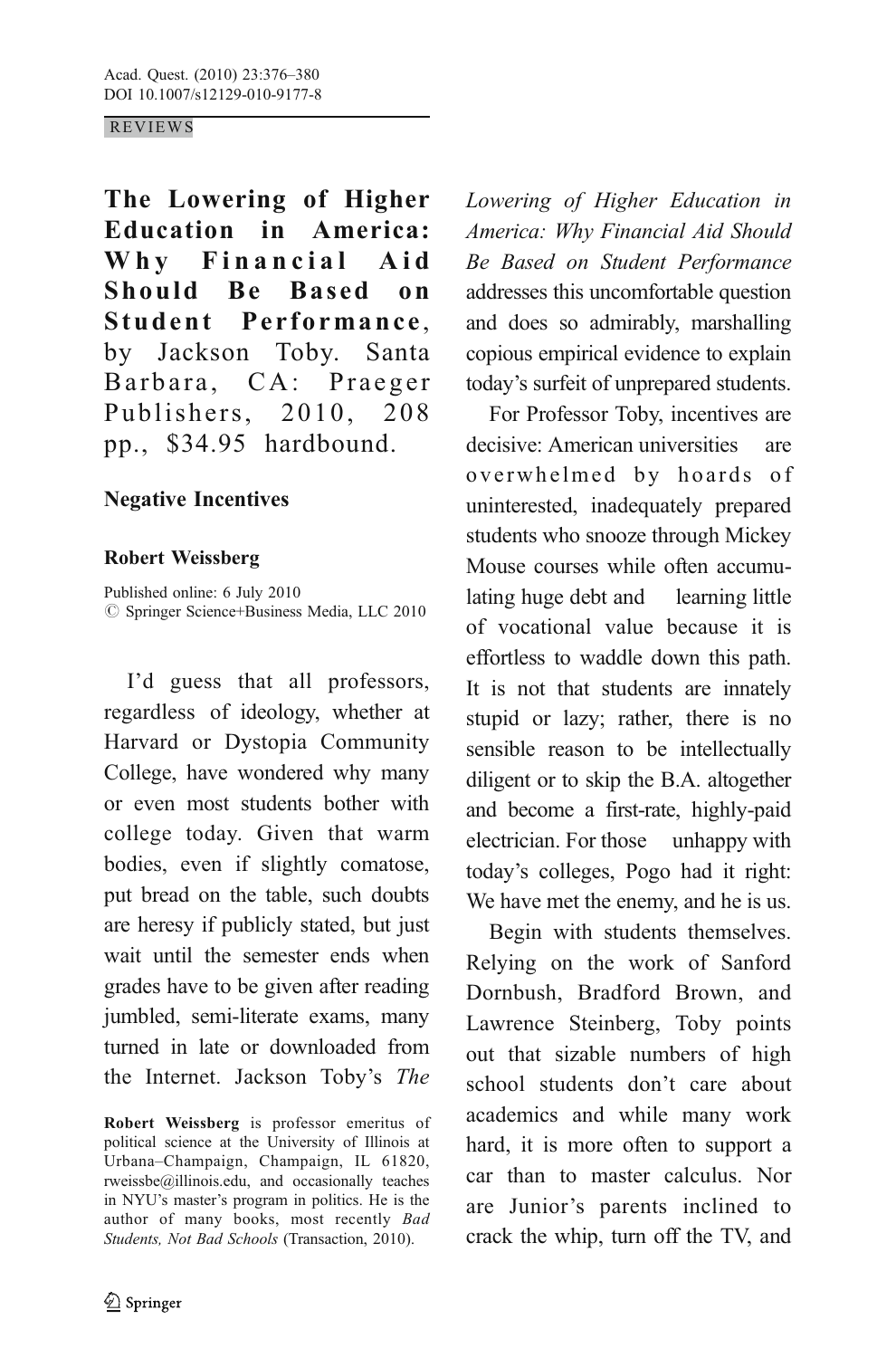insist that homework be finished. Nevertheless, indolent youngsters somehow come to believe that they really are college-ready, and having been endlessly told that the degree brings in tons more money, it's off to the campus.

Happily, for those youngsters accustomed to intellectual mediocrity, thousands of cash-strapped colleges are thrilled to accept these warm bodies despite their faint intellectual pulses. Professors only suspect these machinations; Toby makes the racket depressingly clear. In some instances "we-must-uplift-the-bottom" political pressure forces colleges to admit students because of, not in spite of, their academic insufficiency. (Since some colleges in some states are legally required to admit a certain percentage from the very bottom, I wouldn't be surprised if savvy high school students may now rationally fail exams to boost the odds of getting admitted as "academically disadvantaged.") Elsewhere colleges entice prospective but academically weak enrollees and their bill-paying parents with resort-like recreational facilities, gourmet food, free massages, and other luxury amenities once available only to the wealthy. The life of the mind has never been more fun.

Yet, even with dumbed-down courses and administrators fixated on retention (after all, tuition is tuition), many students fail to survive. If this revolving door enterprise were a weight-loss gimmick, consumer protection agencies would undoubtedly close thousands of schools and incarcerate administrators for fraud. And this lemming-like behavior only seems to be growing—between 1960 and 2000, the higher education enrollment per 1,000 population has doubled and many of today's education champions speak of college degrees for everyone. I personally recall former Florida governor Jeb Bush being honored at a tony Park Avenue club for insisting that every young Floridian was college material.

And what if professors demand that unprepared students actually do college-level work? No problem: first send them off to remediation, a win-win financial game, since tuition is tuition and government or naïve foundations often pay. That these good-hearted ventures almost always fail is irrelevant—surely these youngsters deserve a second, third, or even fourth chance. Chapter two alone is worth the price of purchase for documenting this wasteful, pointless enterprise, and the numbers are staggering. Almost every student at two-year public "colleges" must be remediated, but even at private four-year schools, 46 percent get remedial work in writing,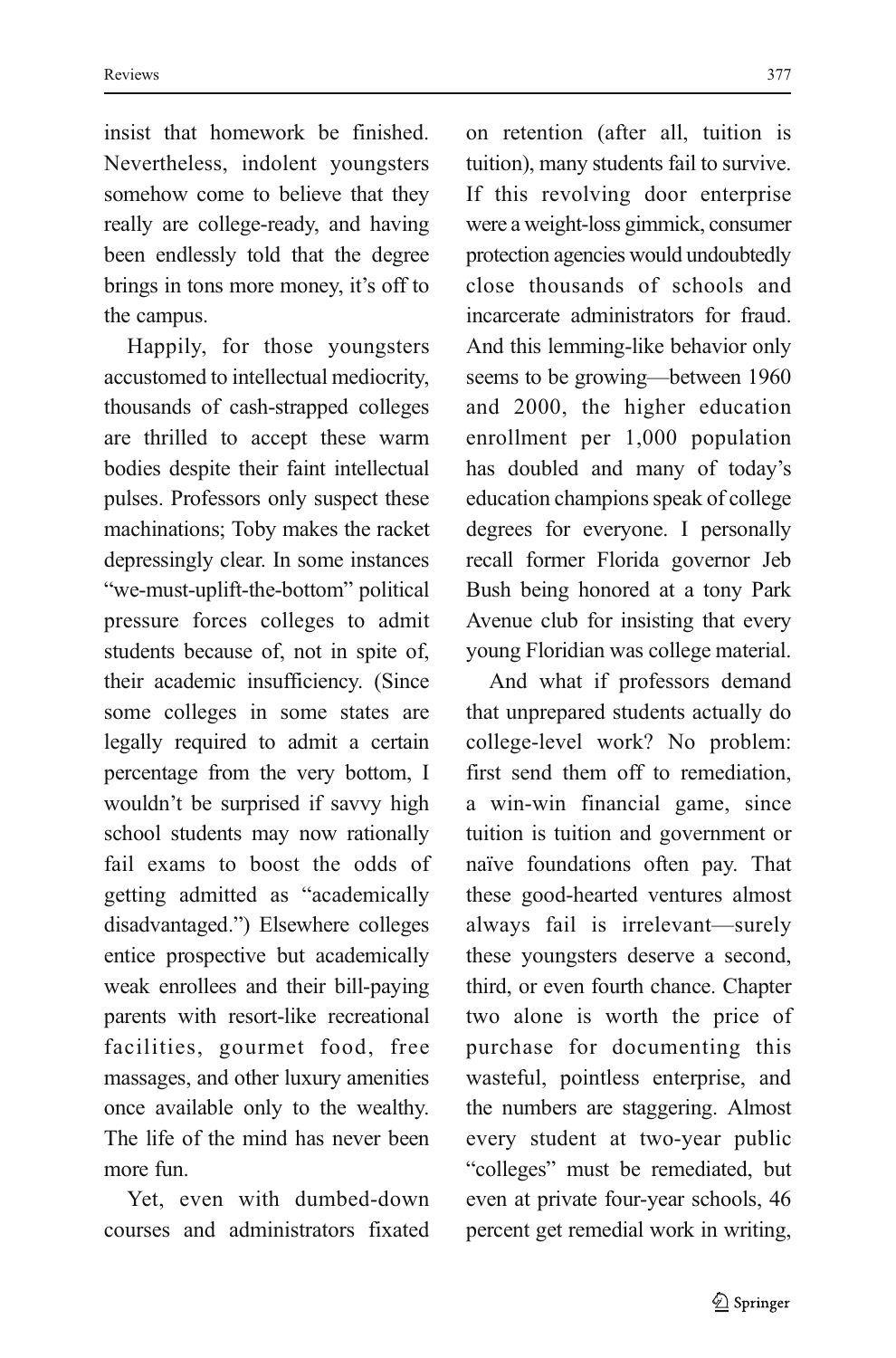49 percent in mathematics, and 30 percent in reading. Include countless introductory courses that just re-hash high school material and it is obvious why so few students are inclined to learn the first time around. Add generous school policy that permits dropping courses and re-enrolling until a passing grade is in sight, and it is no wonder that anybody bothers to show up. There is always next semester—or next year—to get serious, and hearing the same lecture three times always helps. This endless re-doing of basic material is hardly cheap. The estimated cost is between \$2.3 and \$2.9 billion annually, figures that exclude private sector catch-up instruction plus a military struggling to recruit literate soldiers. That many of these enrolled in remedial courses don't think they need it and are dumbfounded about why they are there only adds insult to injury.

In fact, Professor Toby's account of how colleges try to create the illusion of education can be downright comical. For those stumped by remedial instruction, enroll in James Madison College and receive thirty credits for "life experiences." Even Mickey Mouse might be embarrassed to have his name associated with Bloomfield College's "Introduction to Circus Arts," where the 1993 midterm consisted of juggling three balls and balancing a six-foot pole on

one's chin for twelve seconds. Tellingly, the particular course was justified as enhancing the self-image of those arriving with dreadful SATs and low self-esteem. Perhaps the faculty anticipated graduates joining the circus and running away and never troubling the Newark, New Jersey, area again. But klutzes take heart—Occidental College (where Obama first matriculated) offers "The Phallus," which teaches students to master the Jewish phallus, the lesbian phallus, and the Latino phallus.

Sadly, professors are very much part of this farce, and consciously so. Rampant grade inflation is the chief culprit in the debasement of learning and Professor Toby catalogues this sell-out in shocking detail. "A" grades are everywhere and coupled with painless ways to drop courses; getting an F takes industry. Several schools now exclude grades below a C on the student's transcript—transcripts are only records of "accomplishment" in this New World Order. This certainly helps keep the campus peace and deters grade-grubbing students from complaining, but it is not without cost; for example, students are oblivious to their weaknesses, graduate schools cannot distinguish the brilliant from the decent, and inflated grades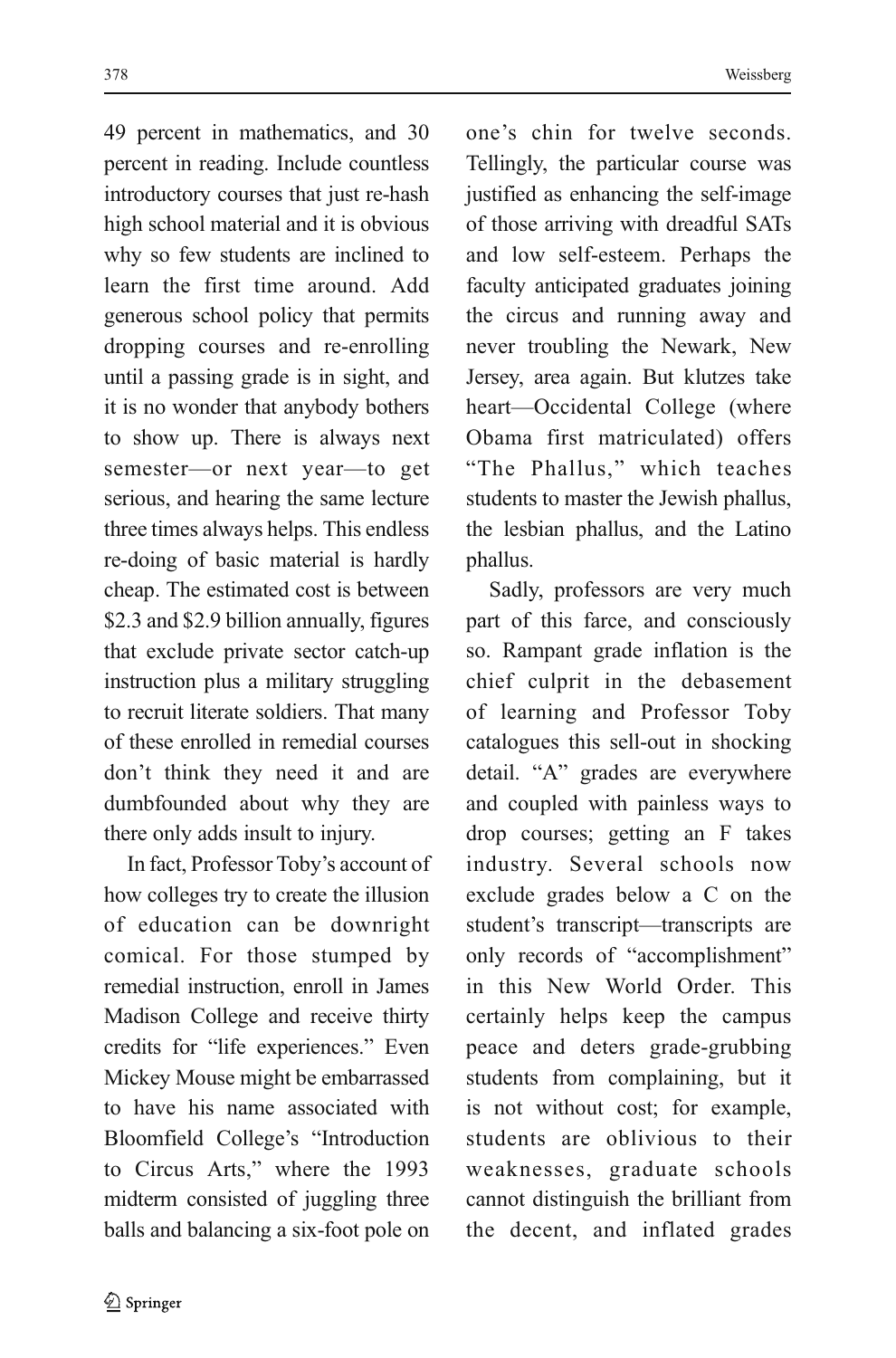permit professors to neglect teaching skills. Worse, trolling for snap courses pushes students into fields with scant intellectual value.

Now, one would think that with this abundant "kindness" graduation rates would soar. Hardly. Dozens of colleges have four-year graduation rates in the single digits and even adding an additional two-year window only pushes completion rates into the teens. Professor Toby naturally asks how students spend their time since they are obviously not hitting the books. For my money, the answer is simple and well-documented: recall the out-of-control Delta Tau Chi fraternity in the movie Animal House. Toga, toga, toga. So much for pouring yet more money into higher education, and a clear-eyed cynic like me might argue that if there is an active ingredient in America's higher education, it is beer.

But, all the remedial classes, easy grades, and binge drinking aside, is the sheepskin worth it? This is a complicated question, especially considering that college does seem to pay off in greater opportunity, but Professor Toby is skeptical. The B.A./income link certainly exists for top students in the most-demanding fields, but once ordinary students and less-than-stellar institutions are included, becoming an electrician

may be a wiser choice. Moreover, a worthless sheepskin is only the beginning of woe for today's "graduate." Thanks to the mistaken belief that if a college degree is good for some, awarding everybody a B.A. must be great, financial aid has now become "need" versus merit driven. In 2004 more than five times as much was given to "needy" students than those with outstanding academic records. That college tuition is rising faster than inflation may only exacerbate indebtedness. Given the paltry financial benefits of a degree in "Communication Studies" from "Faber College" (home to Animal House), a graduate who wasted ten years to acquire a piece of paper with minimal monetary value may now spend decades hiding from the repo man.

Professor Toby concludes with some advice, all of it sensible, though he is also grimly realistic about the obstacles. Clearly, Americans must be weaned from the fantasy that a B.A. is the guaranteed ticket to wealth while government should stop subsidizing college tuition as an entitlement. At a minimum, government largess can be fine-tuned to discourage the hopeless from painlessly loading up on debt. Toby offers Georgia's Hope Scholarship Program, where students with a B average would receive generous financial incentives to